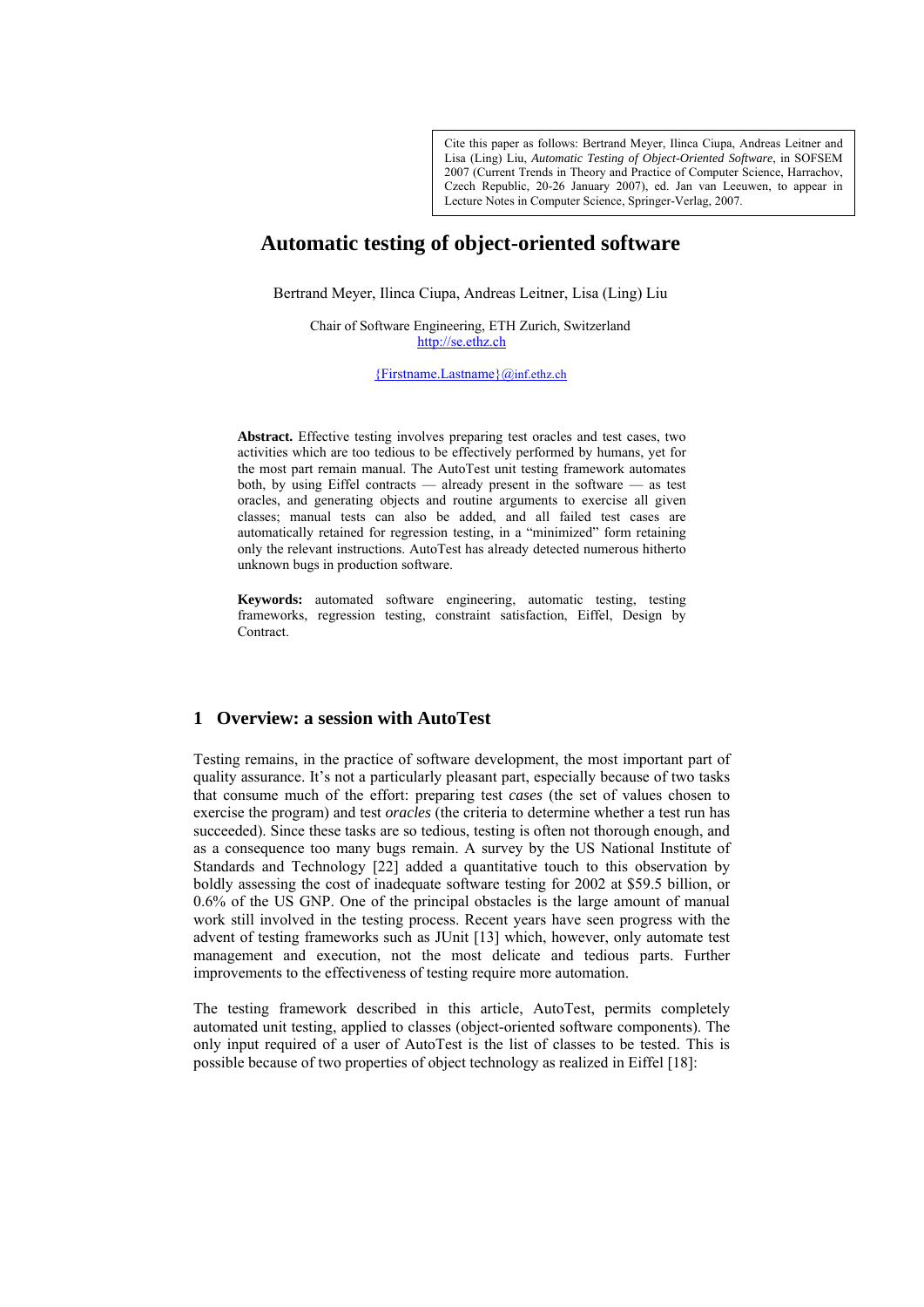- Each class represents a set of possible run-time *objects* and defines the set of *features* applicable to them; the testing framework can (thanks to the power of today's computers) generate large numbers of sample objects and perform large numbers of feature calls on them. This takes care of test case generation.
- Classes are equipped with *contracts* [\[17](#page-16-3)] [[20\]](#page-16-4), specifying expected behavior, which can be monitored during execution. This takes care of test oracles [\[3\]](#page-15-0).

| AutoTest Statistics - Mozilla Firefox                                                                                                                                                    | 18.                                                                                                                                                                            | $ 0 $ $ 0 $ $ 0 $        |
|------------------------------------------------------------------------------------------------------------------------------------------------------------------------------------------|--------------------------------------------------------------------------------------------------------------------------------------------------------------------------------|--------------------------|
| Elle Edit Yew So Bookmarks Tools Help<br>C - C - C C C   He:    C:  contract/auto_test_results/                                                                                          |                                                                                                                                                                                |                          |
|                                                                                                                                                                                          | MSS ⊙ 8 E 12 P WEC E Q LO QUE ⊆ CS @ DN ML E Q G E H mH E E D ELL → LB TH M MA E MA E N R R E S C S E DE WW TWY THAT TH F O                                                    |                          |
| SpringerLink Home - Main                                                                                                                                                                 | AutoTest Statistics<br>$B$ IDES<br>LANGUAGE pdf (application/pdf Obj       5D Best Practices 2006 Moscow<br>AutoTest Statistics                                                | ø                        |
|                                                                                                                                                                                          | AutoTest statistics for system 'unified_testing'<br>We Kick Bugs!                                                                                                              |                          |
| open all   close all                                                                                                                                                                     | <b>BANK ACCOUNT.deposit</b>                                                                                                                                                    | $\overline{\phantom{a}}$ |
| unified_testing                                                                                                                                                                          |                                                                                                                                                                                |                          |
| <b>B-Classes selected for testing</b><br><b>BANK_ACCOUNT</b>                                                                                                                             | Below you will find all executed test cases. Note that AutoTest tries, for those test cases that prove the existance of a bug, to add a minimized version too.<br>Status: fail |                          |
| $\mathbf{e}$ make<br>deposit                                                                                                                                                             | <b>Test Case Summary</b>                                                                                                                                                       |                          |
| <b>B</b> STRING<br><b>B</b> UNKED_LIST<br><b>B &amp; Manual unit tests</b><br><b>BOTEST_PERSON</b><br><b>B-C</b> TEST_CURRENCY<br><b>E-COTEST_BANK_ACCOUNT</b><br><b>B</b> Other classes | Total:<br>27<br>Bad Response: 0<br>Fail:<br>13<br>0<br>Invalid:<br>Pass:<br>14                                                                                                 |                          |
| <b>B</b> PERSON<br><b>BANY</b>                                                                                                                                                           |                                                                                                                                                                                |                          |
| SYSTEM_STRING<br><b>E-C-FUNCTION</b>                                                                                                                                                     | <b>Failed Test Cases:</b>                                                                                                                                                      |                          |
| <b>B</b> SPECIAL<br>CURSOR                                                                                                                                                               | <b>Test Case:</b> fail                                                                                                                                                         |                          |
| <b>B-COPERATING_ENVIRONMEN</b><br><b>B</b> PROCEDURE                                                                                                                                     | Witness:                                                                                                                                                                       |                          |
| <b>B-CLINKED_LIST_CURSOR</b><br><b>B</b> STO_FILES                                                                                                                                       | class GENERATED_TEST_CASE                                                                                                                                                      |                          |
| <b>B-COTUPLE</b>                                                                                                                                                                         | inherit                                                                                                                                                                        |                          |
| <b>B</b> ARRAYED_LIST                                                                                                                                                                    | AUT_TEST_CASE                                                                                                                                                                  |                          |
|                                                                                                                                                                                          | feature                                                                                                                                                                        |                          |
|                                                                                                                                                                                          | test is<br>local                                                                                                                                                               |                          |
|                                                                                                                                                                                          | -- TODO: Add declarations for local variables<br><b>KI</b>                                                                                                                     |                          |
|                                                                                                                                                                                          | Result:                                                                                                                                                                        |                          |
|                                                                                                                                                                                          | --- multi-line-value-start---                                                                                                                                                  |                          |
|                                                                                                                                                                                          | --- multi-line-value-end---<br>status: exception                                                                                                                               |                          |
|                                                                                                                                                                                          | deposit                                                                                                                                                                        |                          |
|                                                                                                                                                                                          | <b>BANK ACCOUNT</b>                                                                                                                                                            |                          |
|                                                                                                                                                                                          | --- multi-line-value-start---<br>                                                                                                                                              |                          |
|                                                                                                                                                                                          | Class / Object<br><b>Routine</b><br>Nature of exception<br>Effect                                                                                                              |                          |
|                                                                                                                                                                                          | T <sup>her</sup> Saasing<br><b>Allen Architect</b>                                                                                                                             |                          |
|                                                                                                                                                                                          | <b>Test Case:fail</b>                                                                                                                                                          |                          |
|                                                                                                                                                                                          | Witness:                                                                                                                                                                       |                          |
|                                                                                                                                                                                          | class GENERATED TEST CASE                                                                                                                                                      |                          |
|                                                                                                                                                                                          | inherit                                                                                                                                                                        |                          |
|                                                                                                                                                                                          | AUT TEST CASE                                                                                                                                                                  |                          |
|                                                                                                                                                                                          | <b>Teature</b>                                                                                                                                                                 |                          |
|                                                                                                                                                                                          | test is<br>local                                                                                                                                                               |                          |
|                                                                                                                                                                                          |                                                                                                                                                                                |                          |

**Figure 1: Sample AutoTest output** 

A typical use of AutoTest (from the command line) is

**auto\_test** *time\_limit compilation\_options BANK\_ACCOUNT STRING LINKED\_LIST*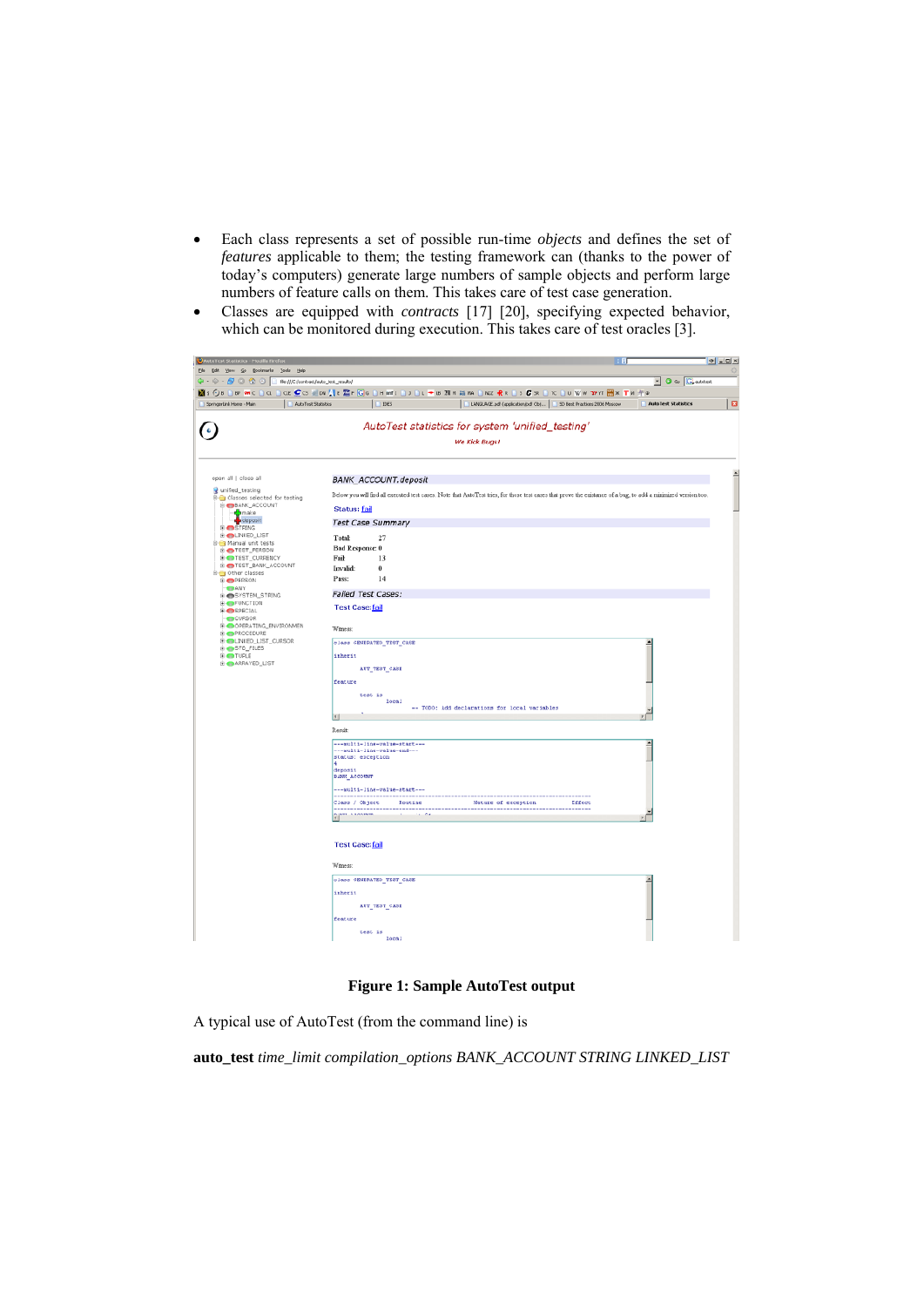where *time\_limit* is the maximum time given to AutoTest for exercising the software, *compilation options* is the control file (generated by the EiffelStudio session and thus already present) governing compilation of a system, and the remaining arguments are names of classes to be tested. AutoTest will also exercise any other classes on which these classes depend directly or indirectly, for example library components.

This information suffices to specify an AutoTest session which will, in the prescribed time, test the given classes and their features, using various heuristics to maximize testing effectiveness; it will evaluate the contracts and log any contract violations or other failures. At the end of the session, AutoTest reports all failures, using by default the HTML format illustrated in figure 1. Most failures reflect bugs in the software.

In the example results, some classes are marked in red<sup>[1](#page-2-0)</sup>: all three classes under test, some classes with manual tests (as explained next), and two of the supporting classes (*PERSON* and *SPECIAL*). Such a mark indicates that a test case for one or more features triggered a failure. Expanding the tree node shows the offending features: for *BANK\_ACCOUNT* feature *make* was OK (green), but *deposit* had failures. Clicking the name of this feature displays, on the right side of the figure, the details of these failures. For each failed test, this includes a **witness**: a test scenario, automatically generated by AutoTest, which triggered the failure. The beginning of the first witness appears in figure 1, as part of a class *GENERATED\_TEST\_CASE* (the context is visible in figure 1) generated by AutoTest. Scrolling shows the offending instructions:



**Figure 2: An automatically generated test witness leading to a failure** 

This automatically generated code creates an instance of *PERSON* and another of *BANK\_ACCOUNT* (whose creation refers to the person, *v\_66*, as the owner of the account), then deposits a negative amount — causing a precondition violation in a called routine, as detailed in the next subwindow, which (after scrolling) shows the failure trace:

<span id="page-2-0"></span><sup>&</sup>lt;sup>1</sup> In a B&W printout these six classes appear with darker ellipses. All others except one have green ellipses, appearing lighter; this indicates that no failure occurred. *SYSTEM\_STRING* has a gray ellipse indicating that no test was performed.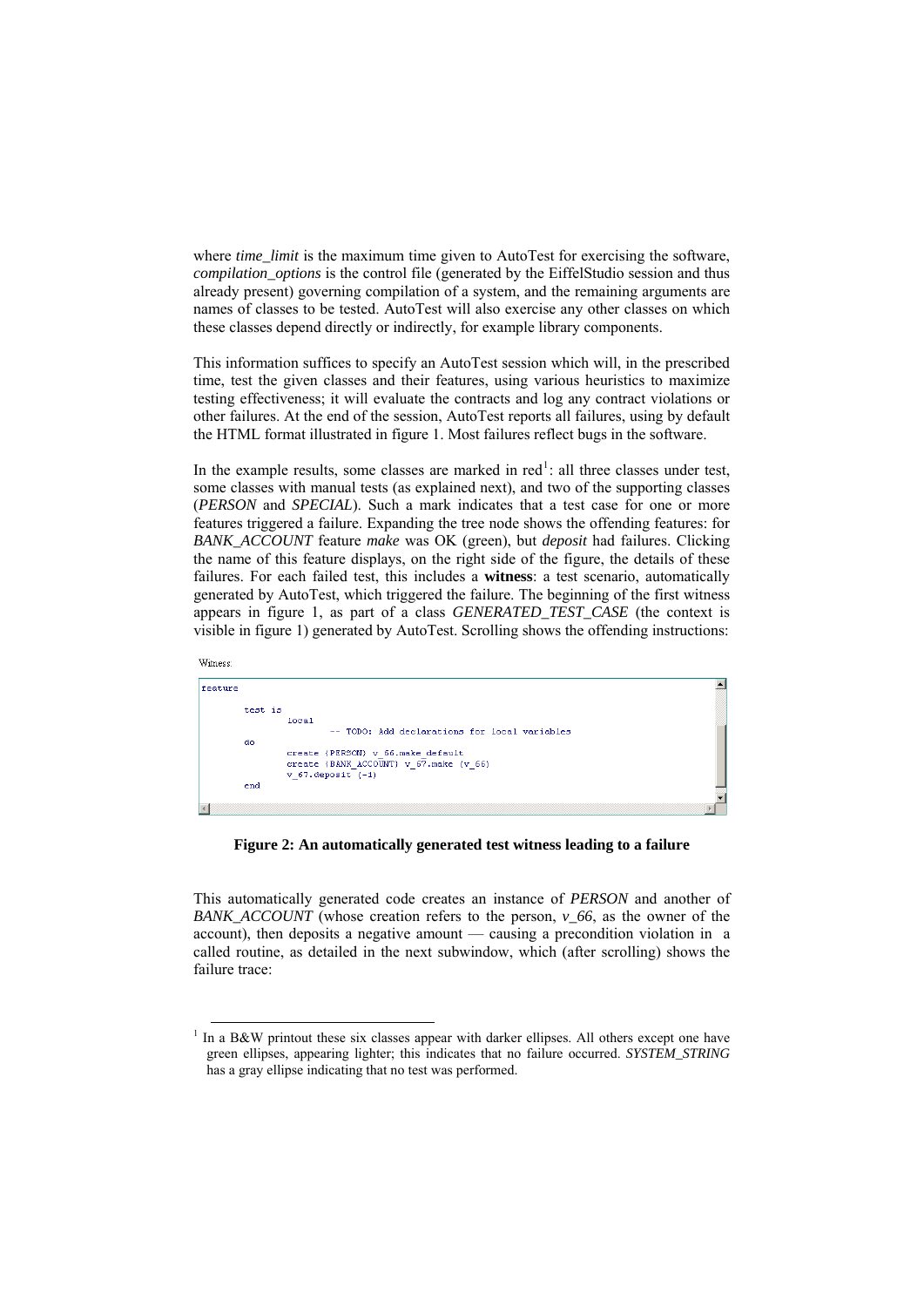| Result:                                    |                            |                         |        |  |
|--------------------------------------------|----------------------------|-------------------------|--------|--|
| Class / Object                             | Routine                    | Nature of exception     | Effect |  |
| <b>BANK ACCOUNT</b><br><000000000B7A2C000> | deposit 01                 | Postcondition violated. | Fail   |  |
| <b>BANK ACCOUNT</b><br><0000000087A2C000>  | deposit 05                 | Routine failure.        | Fail   |  |
| ERL TYPE IMP 127 BANK ACCOUNT              | feature wrapper deposit 01 |                         |        |  |
| <00000000B7A28458>                         |                            | Routine failure.        | Fail   |  |
|                                            |                            |                         |        |  |

**Figure 3: Failure trace** 

Failure witnesses, as in figure 2, appear in a **minimized** form. AutoTest may originally have detected the failure through a longer sequence of calls, but will then compute a minimal sequence that leads to the same result. This helps AutoTest users understand and correct the bug by reducing it to a simpler case. Minimization is also critical for regression testing: AutoTest records all failure scenarios and re-tests them in all subsequent test runs; but since the path to a failure often goes through many irrelevant detours, it is essential for the efficiency of future test runs to remove these detours, keeping only the instructions that take part in causing the failure. AutoTest uses a *slicing* technique (see e.g. [[25\]](#page-16-5)) for witness minimization.

In the case of *deposit* in class *BANK\_ACCOUNT* the bug was planted, for purposes of illustration. But AutoTest routinely finds real, unexpected bugs in production software. This is indeed apparent on the example where *STRING* and *LINKED\_LIST*, basic library classes, appear in red. The corresponding bugs, since corrected, were unknown until AutoTest was applied to these classes. In each case they affected a single feature. For *STRING* the feature is *adapt*:

Witness: feature test is local -- TODO: Add declarations for local variables  $d\alpha$ create (STRING) v\_510.make\_filled (' $\$ ', 4)<br>v\_514 := v\_510.adapt (Void) end  $\vert$  4 Result:  $\blacktriangle$ Class / Object Routine Nature of exception Effect argument\_not\_void:<br>Precondition violated STRING share 87 <00000000B7A063A0> Fail STRING adapt 02 <00000000B79FD480> Routine failure. Fail ERL\_TYPE\_IMP\_16\_STRING feature wrapper adapt 01

**Figure 4: Test witness for bug in STRING class** 

Routine failure.

Fail

<00000000B79F4DE8>

 $\overline{\mathbb{R}}$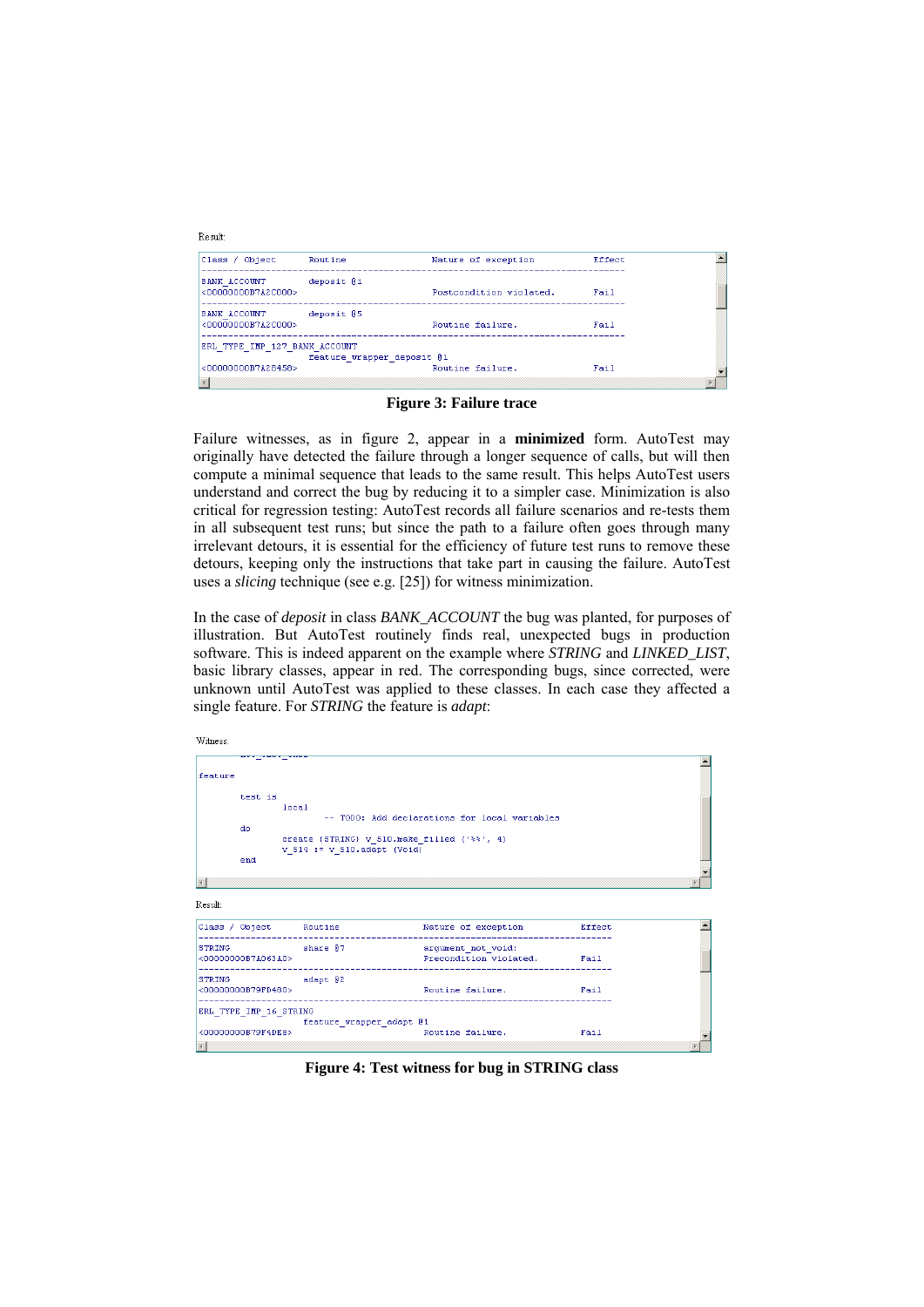(Bug explanation: *adapt* is is a little-used operation, applicable when a programmer has defined a descendant *MY\_STRING* of the basic library class *STRING*: it is invalid to assign a manifest string written in the usual notation "*Some Explicit Characters*", of type *STRING*, to a variable of type *MY\_STRING*, but *adapt* will yield an equivalent object of type *MY\_STRING*. Figure 4 shows the test witness, revealing a bug: *adapt* should include a precondition requiring a non-void argument. Without it, *adapt* accepts a void argument but passes it on to a routine *share* that demands non-void.)

While AutoTest, as illustrated, provides extensive mechanisms for automated test generation, the framework also supports *manual* tests. The two approaches are complementary, one providing breadth, the other depth: automatic tests are good at exercising components much more extensively than a human tester would ever accomplish; manual tests can take advantage of domain knowledge to test specific scenarios that an automatic mechanism would not have the time to reach. AutoTest closely combines the two strategies:

- The framework records manual tests and re-runs them in every session, along with the manual tests.
- *Any* failed automatic test becomes part of the manual test suite, to be re-run in the future for regression testing. This reflects what we take as a software engineering principle: any failed execution is a significant event of a project's history, and must become an indelible element of the project's memory.

These are the basic ideas behind AutoTest as seen by its users. To make them practically useful, AutoTest provides a full testing infrastructure. In particular:

- The architecture is multi-process: the master AutoTest process is only in charge of starting successive test runs in another process. This allows AutoTest to continue if any particular test crashes.
- For automatic tests, AutoTest uses a combination of strategies to increase the likelihood of finding useful contract violations. Strategies include adaptive random testing [[6\]](#page-16-6), which we have generalized to objects by introducing a notion of "object distance", the reliance on boolean queries to extract significant abstract object state, and techniques borrowed from program proving and constraint satisfaction to avoid spurious test cases (those violating a routine precondition). These techniques are detailed in the following sections.

Two limitations of the current state of the AutoTest work should be mentioned. First, the framework focuses on the testing of individual program components; it does not currently address such issues as GUI testing. Second, although this paper includes some experimental results, we do not profess to have decisive quantitative evidence of AutoTest's effectiveness at finding bugs, or of its superiority to other approaches. Our efforts so far have been directed at building the framework and making it practical. More systematic collection of empirical results is now in progress.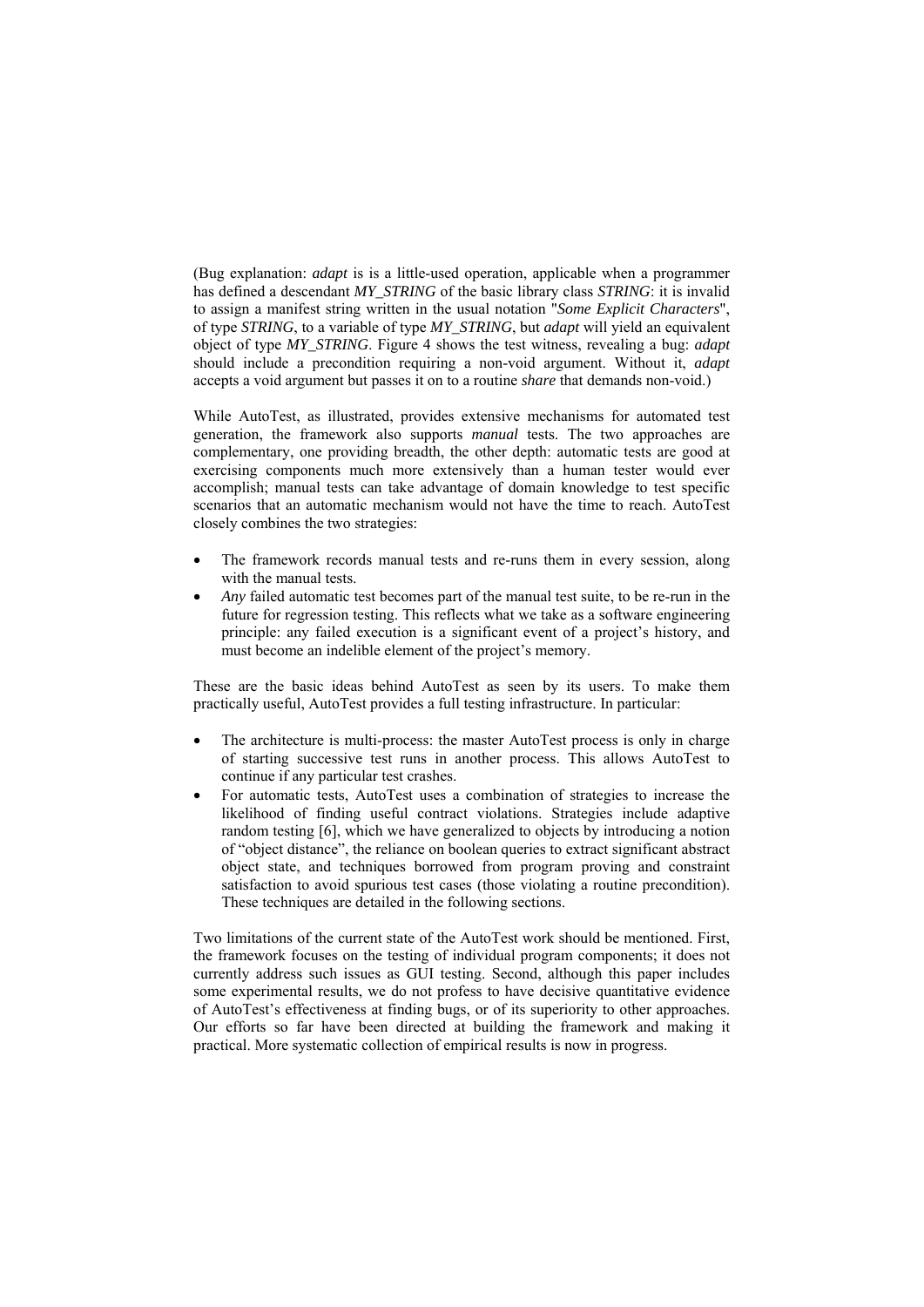As a compensation for these limitations it is important to note that AutoTest is not an exploratory prototype but a directly usable system, built with the primary objective of helping practicing developers find bugs early. The tool has already found numerous previously unknown bugs in libraries used in deployed production systems.

This is possible because what AutoTest examines is software as it actually exists, without any special instrumentation. Other tools using some of the same general ideas (see section 8 for references on previous work) generally require software that has been especially prepared for testing; for example, Java code as it is commonly written does not include contracts, and so must be extended with JML (Java Modeling Language) assertions, or special "repOk" routines representing class invariants, to lend itself to contract-based testing; in the case of "model-based testing", test generation is only possible if someone has produced a detailed model of the intended behavior, based for example on Statecharts. It is not easy in practice to impose such extra work on projects. It is even harder to guarantee, assuming a model was initially produced, that the project will keep it up to date as the software changes. AutoTest in contrast takes existing software, which in Eiffel typically has the contracts. Of course these contracts are often not exhaustive, and the quality of AutoTest's results will improve with the quality of the contracts; but even with elementary contracts, experience shows that AutoTest finds significant bugs.

The following sections describe the concepts behind AutoTest.

To apply AutoTest to their own software, and to reproduce, criticize or extend our results, readers can download AutoTest both as a binary and (under an open-source license) in source form from the AutoTest page [\[1](#page-15-1)].

## **2 Automated testing**

The phrase "automated testing" is widely used, to describe techniques which automate various aspects of the process. It is important to clarify the terminology. The following components of the testing activity can be the target of automation:

- 1. **Test management and execution**: even if test data and oracles are known, just setting up a test session and running the tests can be a labor-intensive task for a large system or library. Test execution frameworks, working from a description of the testing process, can perform that process automatically.
- 2. **Failure recovery**: this is an important addition to the previous step, allowing testing to continue even if a test case causes execution to fail — as is bound to happen with a large set of test cases and a large system. Producing failures is indeed among the intended outcomes of the testing process, as a way to uncover bugs, but this shouldn't stop the testing process itself. Automating this aspect requires using at least two communicating processes, one driving the test plan and the other performing the tests. The first one should not fail; the second one may fail, but will then be restarted after results have been logged.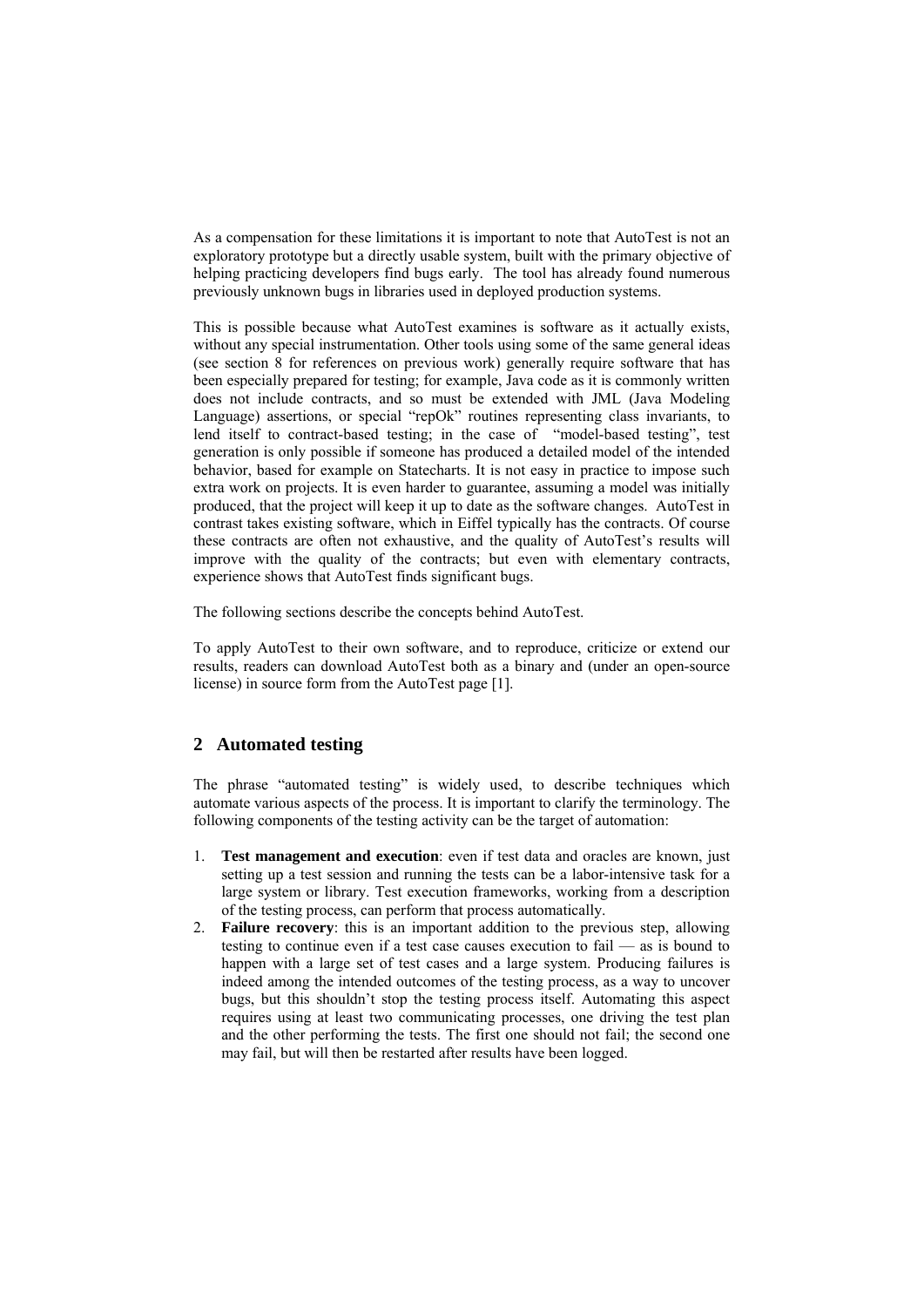- 3. **Regression testing**: after a change, re-running an appropriate subset of earlier tests is a fundamental practice of a good testing process. It can be automated if an infrastructure is in place for recording test cases and test results.
- 4. **Script-driven GUI testing**: after recording a user's inputs during an interactive session, run the session again without human intervention.
- 5. **Test case minimization**: after a failed test run, devise the shortest possible test run that produces the same failure. This facilitates debugging and is, as noted, particularly important for regression testing.
- 6. **Test case generation**.
- 7. **Test oracle generation**: determining whether a test run has passed or failed.

As used most commonly in the literature "automated testing" denotes some combination of applications 1 to 3 in this list. They are a prerequisite for more advanced applications, and indeed supported by AutoTest; but AutoTest also addresses 5, 6 and 7 which, as noted, correspond to the most delicate and timeconsuming of testing, and hence are of particular importance.

Because AutoTest is directed at the testing of software components through their API, script-driven GUI testing (4) is, as noted, beyond its current scope.

# **3 The testing process**

Automatic component testing involves several steps:

- Generating inputs; for the testing of O-O software components this will mean generating objects.
- Selecting a subset of these objects for actual testing.
- Selecting arguments for the features to be called on these objects.
- Running the tests.
- Assessing the outcome, pass or fail.
- Logging relevant outcomes, in particular failures.

The following describes the strategies used for the most delicate of these steps.

## **3.1 Creating target objects**

Testing a class means, for AutoTest, testing a number of *routine calls* on instances of the class. Constructing such a call, the basic unit of AutoTest execution, requires both a target object and, if the routine takes arguments, values for these arguments. We first consider the issue of generating objects.

AutoTest will generate objects and retain them in an **object pool** for possible later reuse. The general strategy, when an object of type *T* is needed — as target of a call, but also possibly as argument to a routine  $\frac{1}{x}$  is the following, where some steps involve pseudo-random choices based on preset frequencies.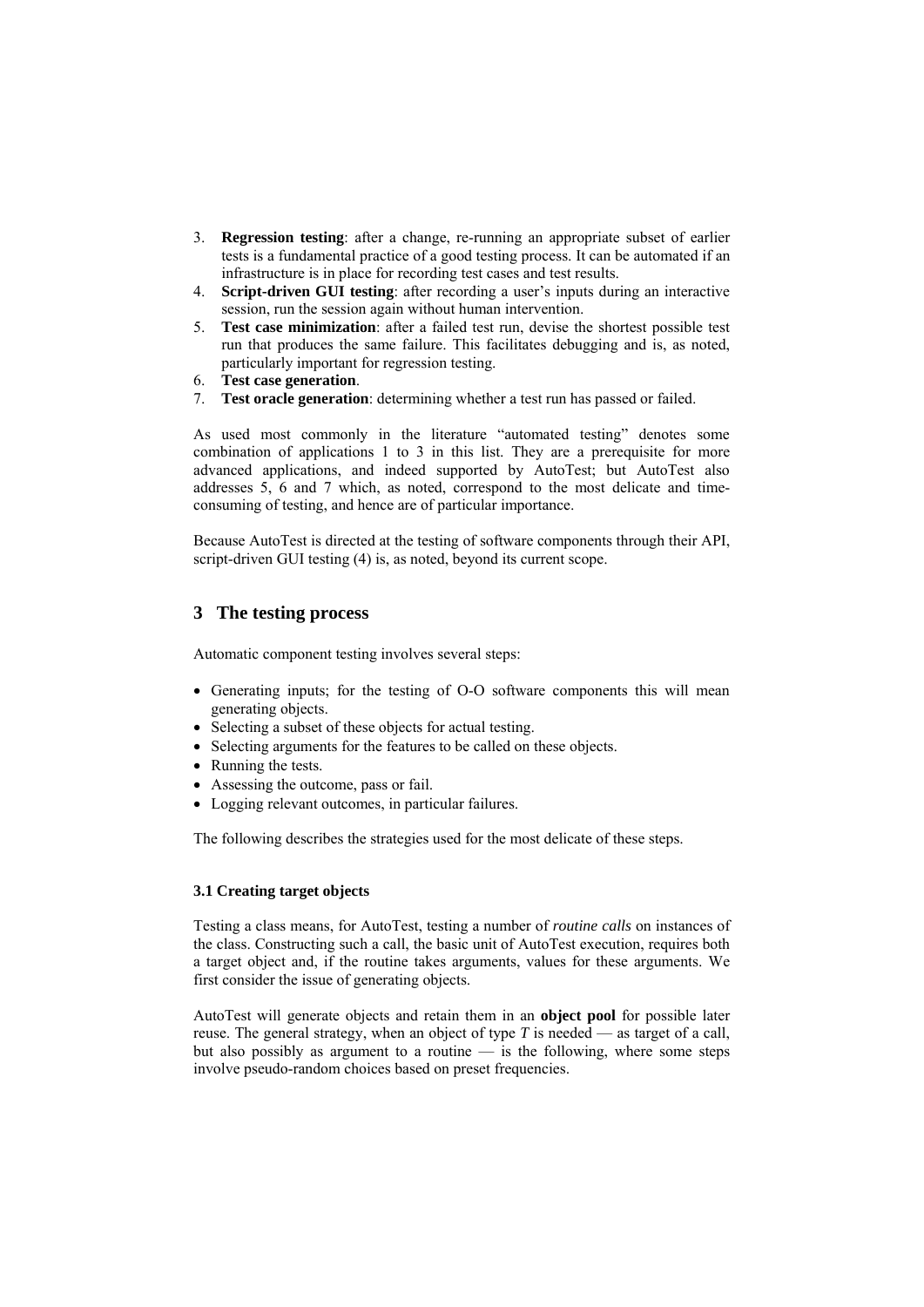The first step is to decide whether to create a new instance of *T*. This is necessary if the pool does not contain any object of a type conforming to *T*, but may also happen, based on pseudo-random choice, if such objects are available; the aim in this case is to **diversify** the object pool.

If the decision is to create an object, the algorithm will:

- Choose one of the creation procedures (constructors) of the class.
- Choose argument values for this procedure, if needed, using the strategies defined below. Note that some of these arguments may represent objects, in which case the algorithm will call itself recursively.
- Call the creation procedure with the selected arguments. This might cause a failure (duly logged by AutoTest), but normally will produce an object.
- Choose for the test an object from the pool not necessarily the one just created.

To achieve further diversification, AutoTest chooses after certain test executions again with a preset frequency — to call a modifier feature on a randomly selected object, with the sole purpose of creating one or more new objects for the pool. This is in addition to the diversification that occurs already as part of performing the tests, since all objects produced by feature calls are added to the pool.

Various settable parameters control the choices involved in the algorithm.

The approach just described differs from strategies used in earlier work. For example Korat [[4\]](#page-15-2) directly sets object fields to create all non-isomorphic inputs, up to a certain bound, for a routine under test. This may lead to the creation of meaningless objects (not satisfying the class invariant), requiring filtering, or of objects that actual executions would not normally create. In contrast, AutoTest obtains objects by calling creation procedures of the class, then its routines; hence it will only create objects similar to those resulting from normal runs of the application.

### **3.2 Selecting routine arguments**

Many routine calls require arguments. These can be either object references or basic values; in Eiffel the latter are instances of "expanded" types such as *INTEGER*, *BOOLEAN*, *CHARACTER*, *INTEGER* and *REAL*.

For objects, the strategy is as described above: get an object from the pool, or create a new object.

For basic values, the current strategy is to select randomly from a set of values preset for each type. For example the preset values for *INTEGER* include 0, the minimum and maximum integer values,  $+/-1$ ,  $+/-2$ ,  $+/-10$ ,  $+/-100$ , and a few others.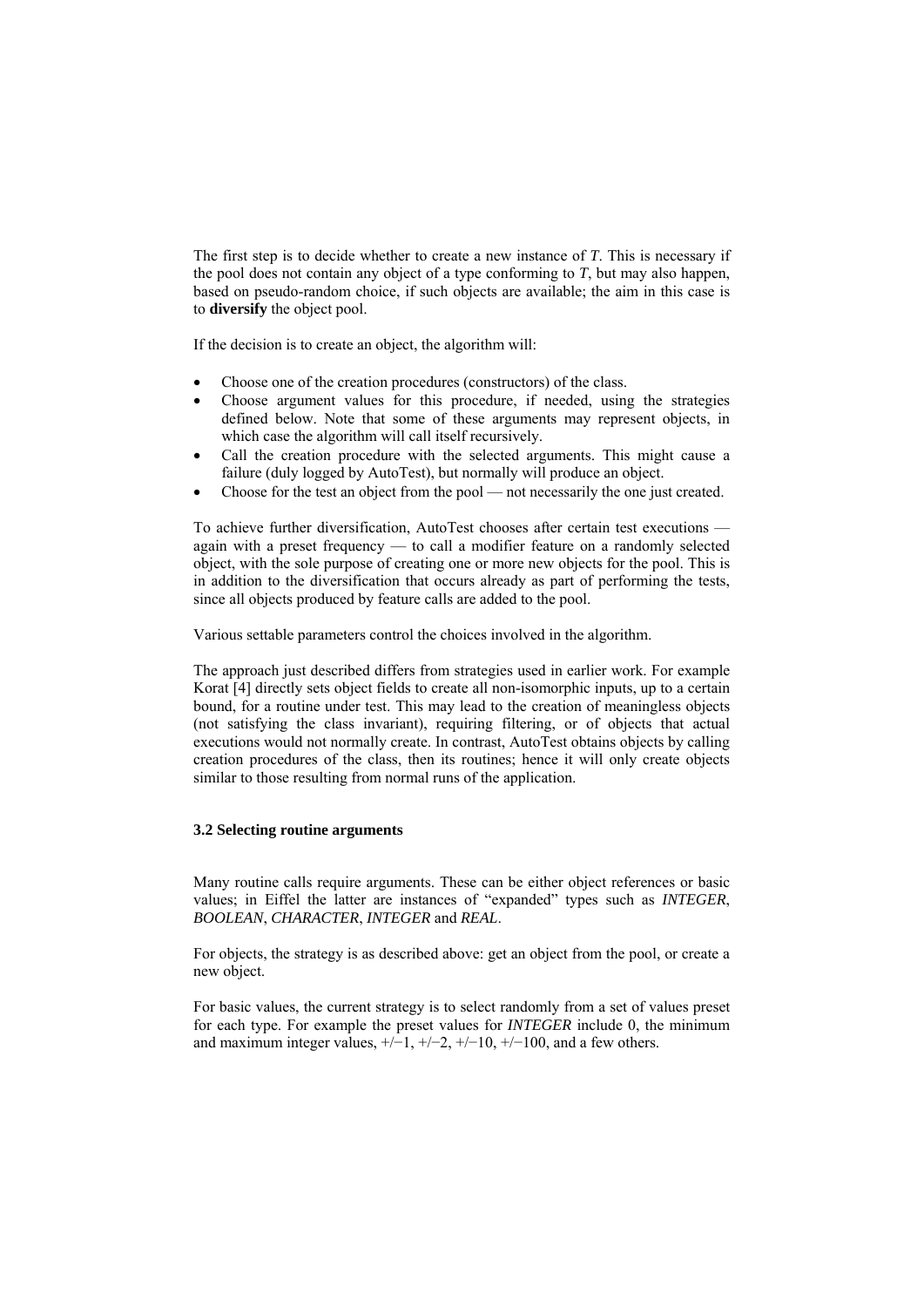Benefits expected from this approach include: ease of implementation and understanding; lack of bias; and speed of execution, which ultimately translates into an increased number of test runs.

While these techniques have given good results so far, we intend to conduct a more systematic and quantitative assessment of the choices involved, using two complementary criteria: which choices actually uncover hitherto unknown bugs; and, as an estimate of the likelihood of finding new bugs in the future, how fast they uncover known bugs.

### **3.3 Adaptive random testing and object distance**

The strategies just described for choosing objects and other values are random. Adaptive random testing (ART) has been proposed by Chen et al. [\[6](#page-16-6)] to improve on random selection through techniques that spread out the selected values over the corresponding intervals. For example, integers should be evenly spaced. Experimental results show that ART applied to integer arguments does yield more effective tests.

Work on ART has so far only considered inputs of primitive types such as integers. for which this notion of evenly spaced values has an immediate meaning: the inputs belong to a known interval with a total order relation. But in object-oriented programming many of the interesting inputs are objects or object references, for which there is no total order. How do we guarantee that a set of objects is "representative" of the available possibilities in the same way as equally spread integers?

To address this issue we have defined [\[9](#page-16-7)] a notion of *object distance* to determine how "far" an object is from another, and use it as a basis for object selection strategies. The object distance is a normalized weighted sum of the following three properties, for two objects *o1* and *o2*:

- The distance between their types, based on the length of the path from one type to the other in the inheritance graph, and the number of non-common fields.
- The distance between the immediate (non-reference) values of their matching fields, using a simple notion of distance for basic types (difference for integers, Levenshtein distance for strings).
- For matching fields involving references to other objects, their object distances, computed recursively.

Although the released version of AutoTest (leading to the results reported below) does not yet use adaptive random testing, we have added ART, with the object distance as defined, for inclusion in future releases. The first evaluations appear to indicate that ART with object distance does bring a significant improvement to the testing process.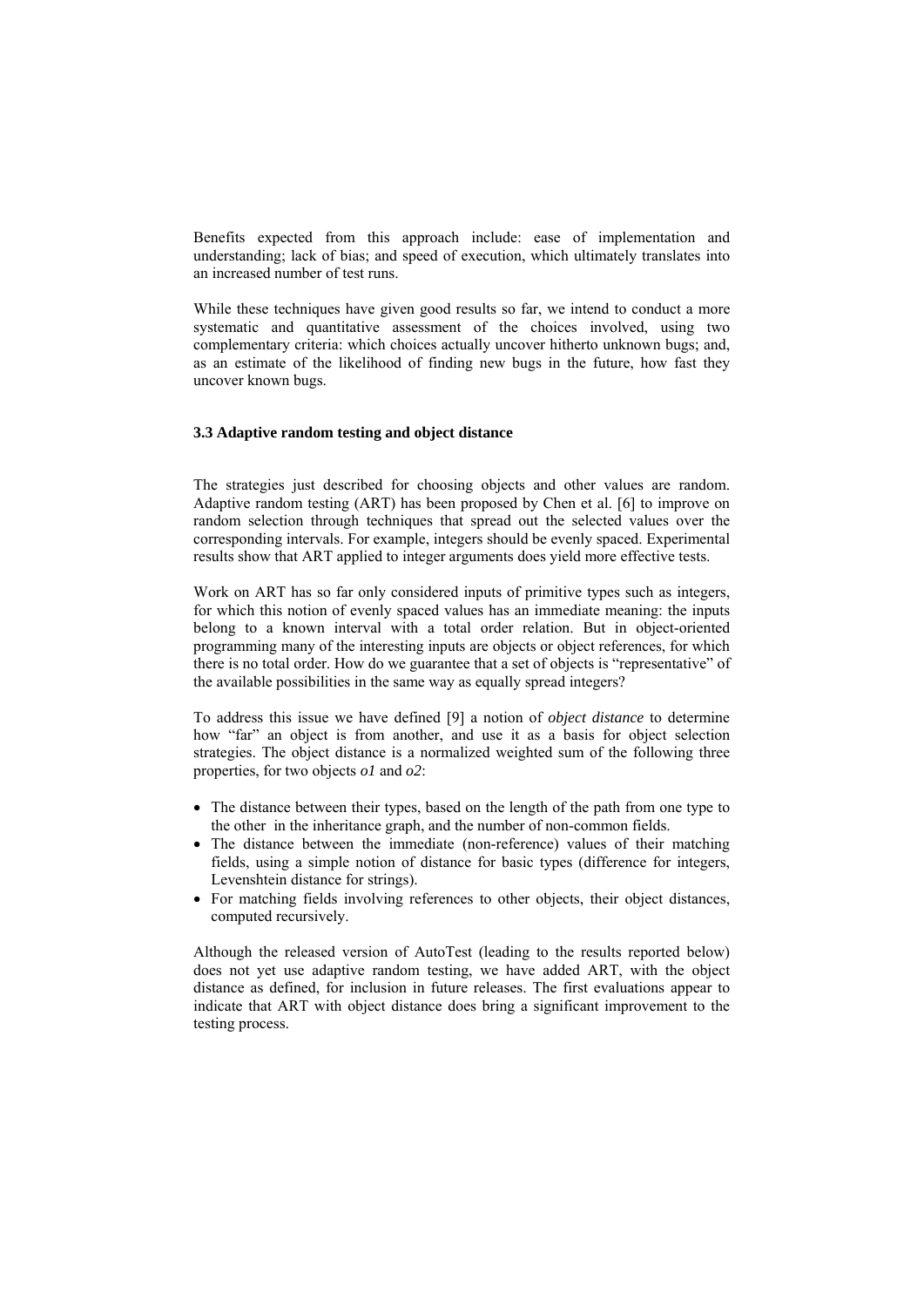#### **3.4 Contracts as oracles**

Test oracles decide whether a test case has passed or failed. Devising oracles can, as noted, be one of the most delicate and time-consuming aspects of testing. In testing Eiffel classes, we do not write any separate description for oracles, but simply use the contracts already present in Eiffel.

Contracts state what conditions the software must meet at certain points of the execution and they can be evaluated at runtime. They include:

- The **precondition** of a routine, stating the conditions to be established (by the callers) *before* any of its executions.
- The **postcondition** of a routine, stating conditions to be established (by the routine) *after* execution.
- The **invariant** of a class, stating conditions that instances of the class must fulfill upon creation (after execution of a creation procedure) and then before and after executions of exported routines.

The Design by Contract approach [[17\]](#page-16-3) [[20\]](#page-16-4) does not require a fully formal specification; contracts can be partial. In practice, preconditions tend to be exhaustive, because without them routines could be called incorrectly; postconditions and class invariants are more or less extensive depending on the developer's style. But as Chalin's analysis [[5\]](#page-16-8) of both public-domain and commercial software shows, Eiffel programmers do use contracts (accounting overall for 4.4% of the code); this provides AutoTest with a significant advantage over approaches where specifications of the software's intent must be added before testing can proceed.

Contracts take the form of boolean expressions augmented, in the case of postconditions, by "**old**" expressions to express the relationship between the final state of a routine's execution to its initial state, as in a postcondition clause of the form *counter* = **old** *counter* + 1. Because boolean expressions can rely on function calls, contracts can express arbitrarily complex properties.

Because contracts use valid expressions of the programming language, they can be evaluated during execution. This property — which has always been central in the Eiffel approach to debugging — enables AutoTest to use contracts as oracles. To understand this more precisely, it is necessary to consider the relationship of contract violations to bugs:

- Since establishing a precondition is the responsibility of a routine's client (caller), its violation signals a possible bug in the client.
- Conversely, a postcondition or invariant violation signals a possible bug in the supplier.

(In both cases the violation establishes a "possible" bug because the error can occasionally be due to an inappropriate contract rather than to an inappropriate implementation.) This means that if we consider the execution of AutoTest as a game aimed at finding as many bugs as possible we must distinguish between favorable and unfavorable situations: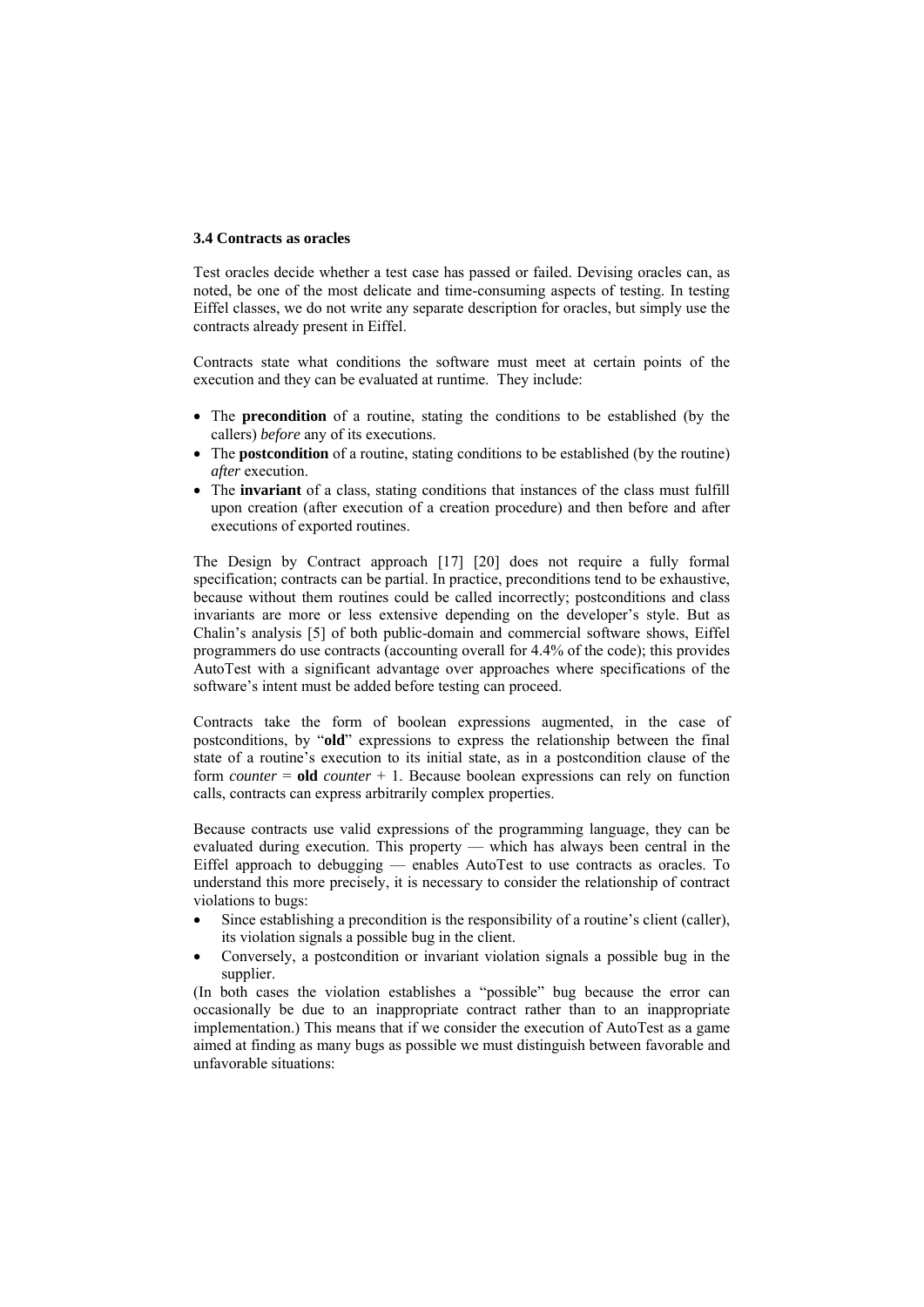- 1. A postcondition or invariant violation is a *win* for AutoTest: it has uncovered a possible bug in the routine being called.
- 2. A precondition violation, for a routine, called directly by AutoTest as part of its strategy, is a *loss*: the object and argument generation strategy has failed to produce a legitimate call. The call will be aborted; AutoTest has wasted time.
- 3. If, however, a routine *r* legitimately called by AutoTest, directly or indirectly, attempts to call another routine with its precondition violated, this is evidence of a problem in *r*, not in AutoTest: we are back to a *win* as in case 1.

AutoTest's strategy must be, as a consequence, to minimize occurrences of direct precondition violations (case 2), and to maximize the likelihood of cases 1 and 3. All violations matching these cases will be logged, together with details about the context: exact contract clause being violated, full stack trace. This information is very useful for interpreting the results of an AutoTest session: determining whether the violation signals a bug, and if it is (the most usual case), correcting the bug.

#### **3.5 Test case minimization**

For regression testing, it is important to record any scenario that has been found — at any time in the life of a project — to produce a failure. The naïve solution of preserving the original scenario is, as noted, generally impractical, since the sequence leading to the bug could be very long, involving many irrelevant instructions.

AutoTest includes a minimization algorithm, which attempts to derive a scenario made of a minimal set of instructions that still triggers the bug. The basic idea is to retain only the instructions that involve the inputs (target object and arguments) of the routine where the bug was found. Having found such a candidate minimum, AutoTest executes it to check that it indeed reproduces the bug; if not, it retains the original. While this process is not guaranteed to yield a minimum, it is guaranteed to yield a scenario that triggers the failure. Our experiments show that in practice the algorithm reduces the size of bug-reproducing examples by several orders of magnitude.

## **4 Integration of manual and automatic tests**

No human input can match the power of an automatic strategy to generate thousands or millions of test cases, relentlessly exercising software components. In some cases, however, humans just know what kind of inputs to look for. A typical example is a parsing component taking as output a long string representing a program or program part. Automatic argument generation strategies are unlikely to generate interesting inputs in such a case.

AutoTest is not just a test case generation tool but a general testing framework, and closely integrates manual tests with automatic ones. The node labeled "Manual unit tests" at the top level of the tree on the left of figure 1 can be expanded to show details of manual tests.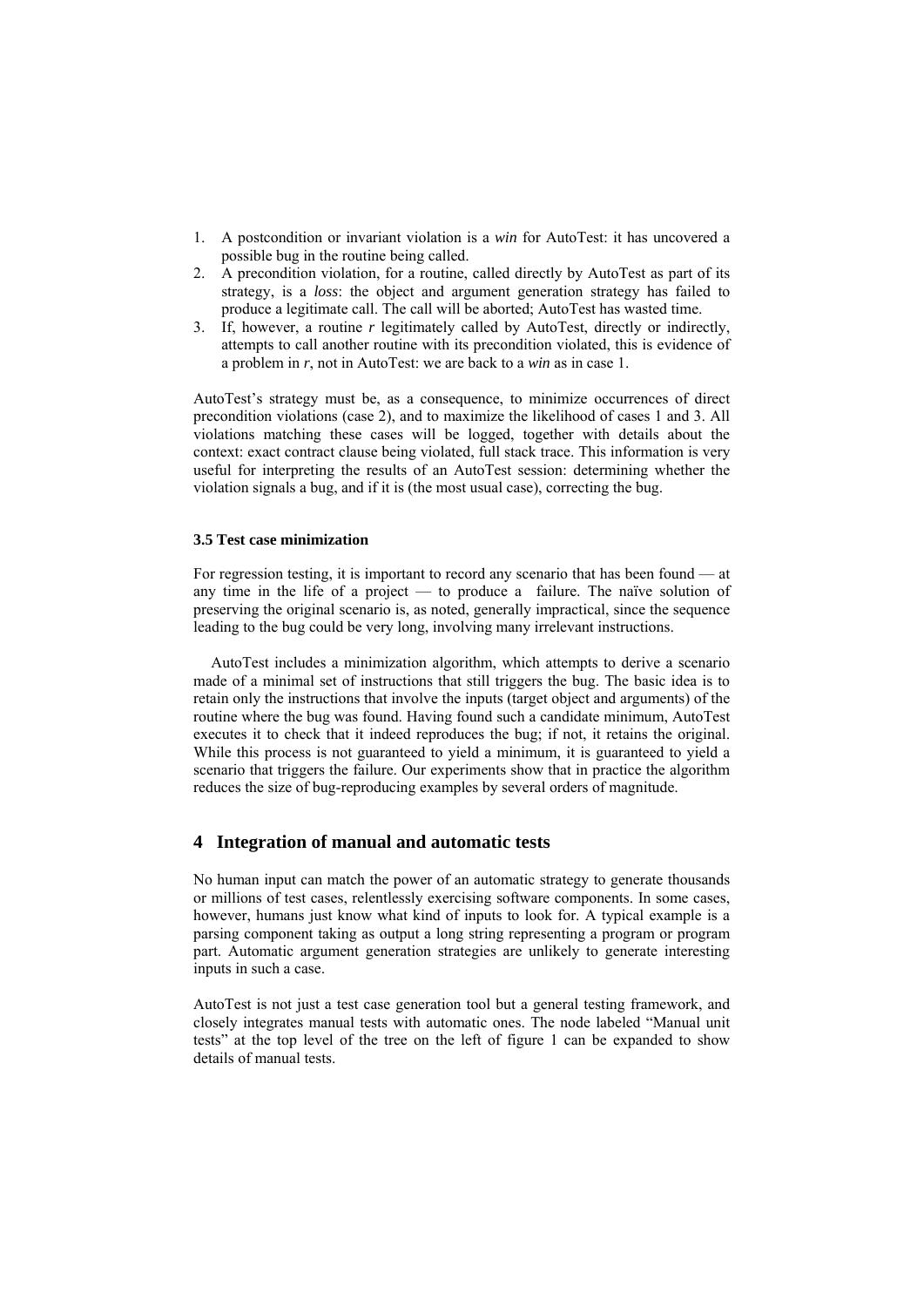AutoTest, as already noted, turns any failed test scenario into a manual test, and runs all manual tests at the beginning of a session. During test execution, no distinction is made between the two kinds; for example, manual tests contribute to the object pool and participate in object diversification as described in section 3. [[14\]](#page-16-9) contains more details on the integration of the two strategies.

## **5 Experimental results**

Table 1 shows some results of applying AutoTest (without manually added tests) to a number of libraries and applications.

EiffelBase is the basic library of data structures and algorithms [[19\]](#page-16-10); Gobo [\[2](#page-15-3)] is another set of libraries, partly covering the same ground as EiffelBase, and partly complementary. Both are widely used, including in commercial applications. Results for these libraries are shown both for each library as a whole and for some of its clusters (sub-libraries).

EWG (Eiffel Wrapper Generator), available for several years, is an open-source application for producing Eiffel libraries by wrapping C libraries.

The other two are much more recent, which probably explains the higher number of failures. One is a set of classes for specifying high-level properties, using the Perfect Developer proof system. DoctorC is an open-source application.

The figures in the last two columns of the table were extracted directly from the information that AutoTest outputs at the end of every testing session.

On the other hand the "number of bugs" (second column) can only result from human interpretation, to determine whether each failure really corresponds to a bug. It should be noted, however, that so far there are essentially no false alarms — such as affect, for example, the results of many static analyzers — in AutoTest's results: almost every violation reflects either an implementation bug or a contract that does not express the intended effect of the implementation (and hence is also a bug, although it has no effect on execution).

A significant proportion of the bugs currently found by AutoTest have to do with "void" issues: failure of the code to protect itself against feature calls on void (null) targets. This issue should go away with the next version of Eiffel, which will handle it statically as part of the type system [\[21](#page-16-11)]; but in the meantime the prevalence of such bugs in the results highlights the importance of the problem, and AutoTest enables developers to remove many potential run-time crashes resulting from void calls.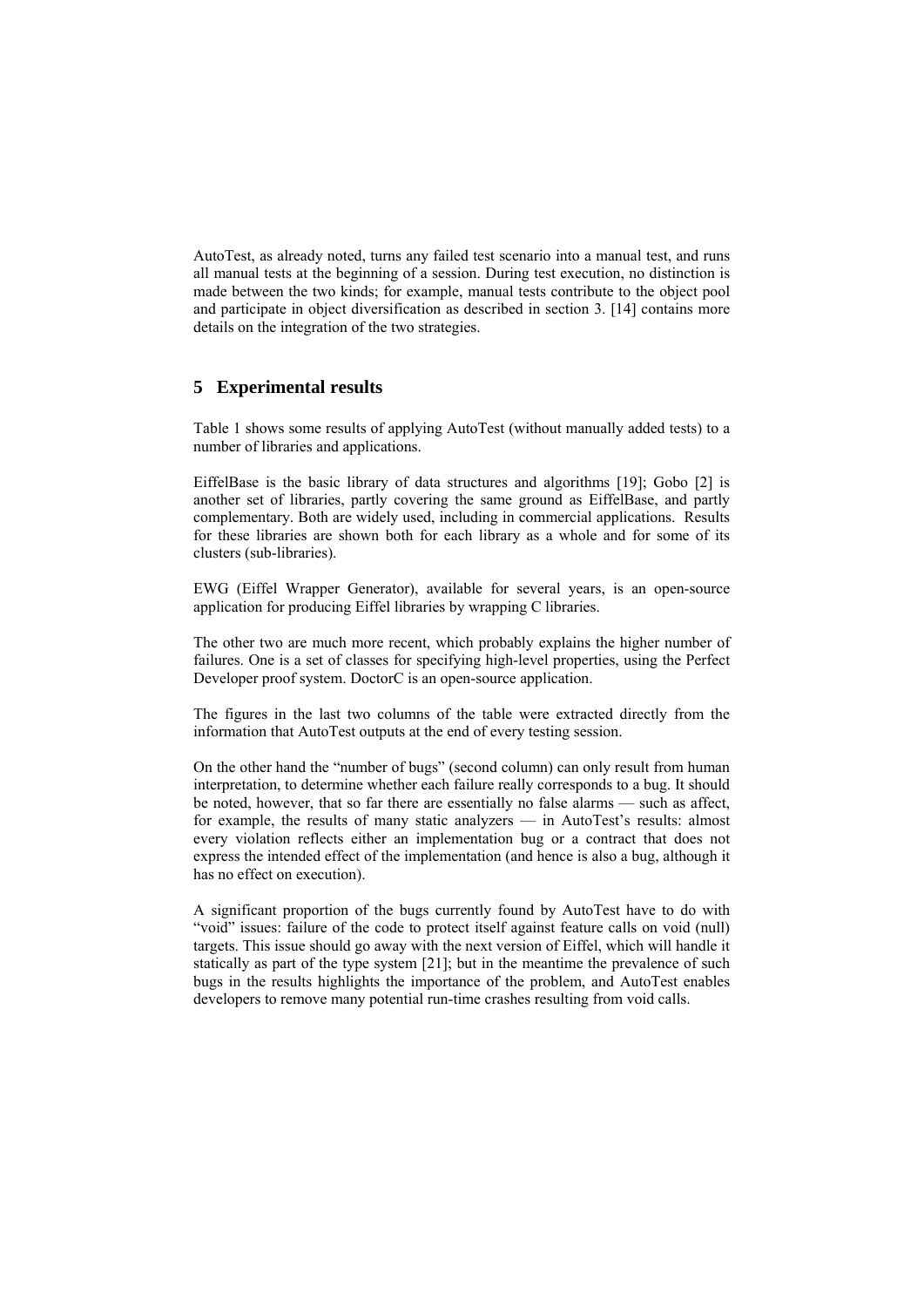| Tested library/<br>application                       | Number<br>of bugs<br>found | Routines causing<br>failures /<br>Total tested<br>routines | Failed tests/<br>total tests |  |
|------------------------------------------------------|----------------------------|------------------------------------------------------------|------------------------------|--|
| EiffelBase: all                                      | 127                        | 6.40%<br>(127/1984)                                        | 3.8% (1513/39615)            |  |
| EiffelBase:<br>kernel                                | 16                         | $4.6\%$ (16/343)                                           | $1.3\%$ (204/15140)          |  |
| EiffelBase:<br>Support                               | 23                         | 10.7% (23/214)                                             | 5.1% (166/3233)              |  |
| EiffelBase:<br>Data structures                       | 88                         | $6.3\%$ (88/1400)                                          | 5.4% (1143/21242)            |  |
| Gobo: all                                            | 26                         | $4.4\%$ (26/585)                                           | 3.7% (2928/79886)            |  |
| Gobo: XML                                            | 17                         | $3.8\%$ (17/441)                                           | 3.7% (2912/78347)            |  |
| Gobo: Math                                           | 9                          | $6.2\%$ (9/144)                                            | 1% (16/1539)                 |  |
| Specification<br>Library for<br>Perfect<br>Developer | 72                         | 14.1% (72/510)                                             | 49.6%<br>(12860/25946)       |  |
| DoctorC                                              | 15                         | 45.4% (15/33)                                              | 14.3% (1283/8972)            |  |
| <b>EWG</b>                                           | 8                          | 10.38% (8/77)                                              | 1.32% (43/3245)              |  |

**Table 1. AutoTest results for some libraries and applications** 

# **6 Optimization**

The effectiveness of the automatic testing strategy described above is highly dependent on the quality of the object pool. We are currently investigating *abstractquery partitioning* (AQP) as a way to improve this quality. The following is an outline of AQP; see [[16\]](#page-16-12) for more details.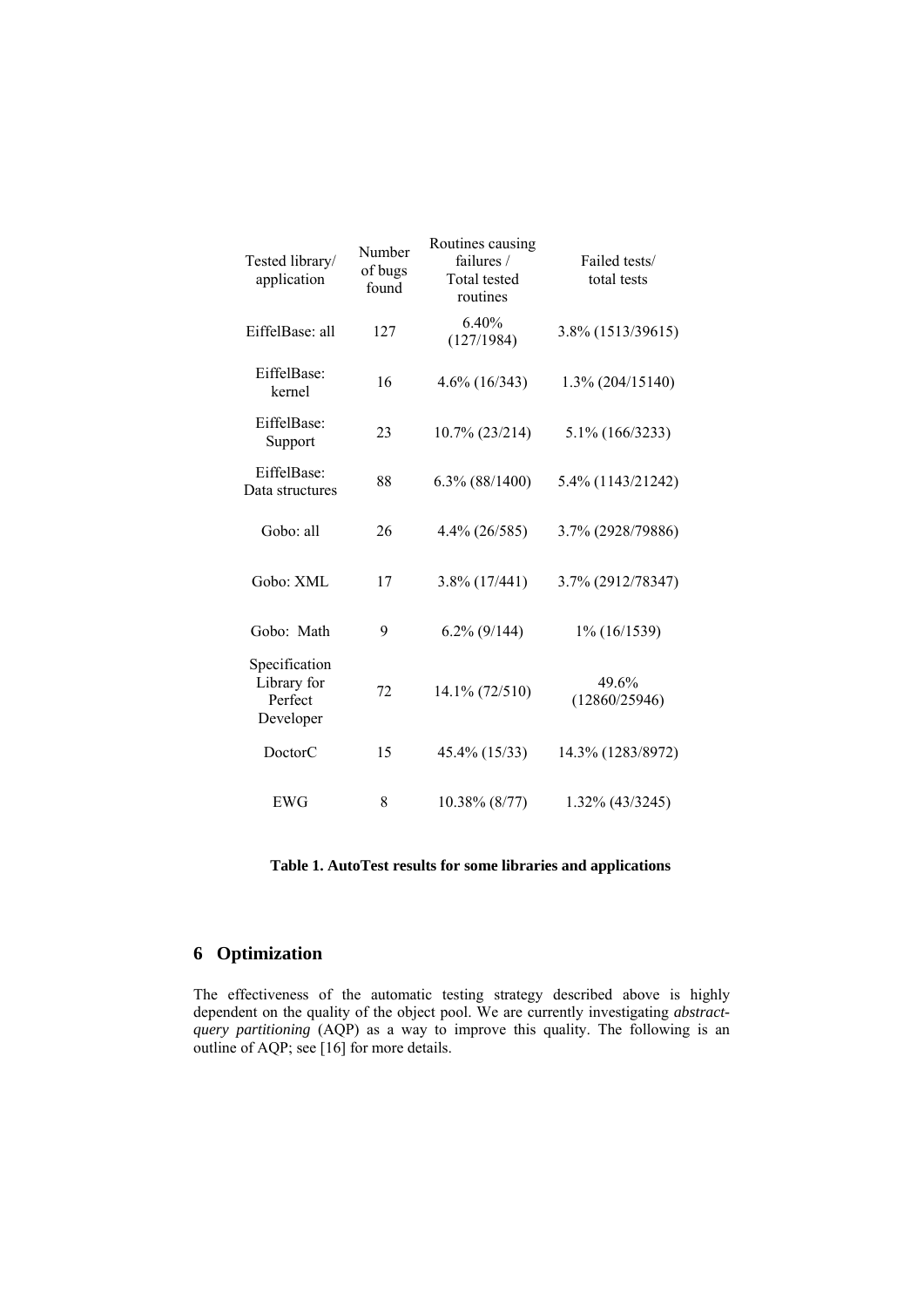A **partitioning** strategy divides the space of possible object states, for a certain class, into a set of disjoint sub-spaces, and directs automatic testing to pick objects from every sub-space. For this be useful, the sub-spaces must be representative of the various cases that may occur during executions affecting these objects.

AQP takes into account the special nature of object-oriented software where, typically, a class is characterized (among other features) by a set of boolean-valued queries returning information on the state. Examples are *is\_overdraft* for a bank account class, *is\_empty* for a list or other data structure class, and *after*, expressing that the cursor is after the last element, for a class representing lists or other structures with cursors [\[19](#page-16-10)]. We only consider such queries if they have no argument (for simplicity) and if they are exported (so that they are part of the abstract properties of the object state as available to clients).

The intuition behind AQP is expressed by the following conjecture:

*Boolean Query Conjecture:* The argumentless boolean queries of a wellwritten class yield a partition of the corresponding object state space that helps the effectiveness of testing strategies.

Argumentless queries indeed seem to play a key role in the understanding and use of many classes; this suggests they may also be useful for partitioning object states to obtain more representative test objects.

An **abstract object state** for a class will be determined by the values, true or false, of all such queries. If a class has *n* queries, the number of abstract object states is  $2^n$ . This is smaller, by many orders of magnitude, than the size of the full object state; typical values of  $n$ , for classes we have examined, are less than a dozen. Still,  $2<sup>n</sup>$  may still be too high in practice, but we need only consider abstract states that satisfy the class invariant; this generally reduces the size to a tractable value.

We have experimentally implemented AQP through a two-step strategy:

- Using a constraint solver, currently SICStus [[23\]](#page-16-13), generate a first set of abstract object states. This set is already filtered by the invariant, but using only the invariant clauses that only involve abstract queries, since these are the only ones that the constraint solver can handle; for example an invariant clause of the form is *empty* **implies** *after* will take part in this step, but not *count*  $\leq$  *capacity*, involving integer-valued queries *count* (current size of the structure) and *capacity* (maximum size).
- Then, trim the abstract space further by reintroducing the invariant clauses initially ignored and, with the help of a theorem prover, currently Simplify [[11\]](#page-16-14), discarding states that would violate these clauses.

For a *FIXED\_LIST* class close to the actual version in EiffelBase, the number of abstract queries is 9, resulting in an abstract space with 512 elements. Constraint solving reduces this number to 122, and theorem proving brings it down to 22.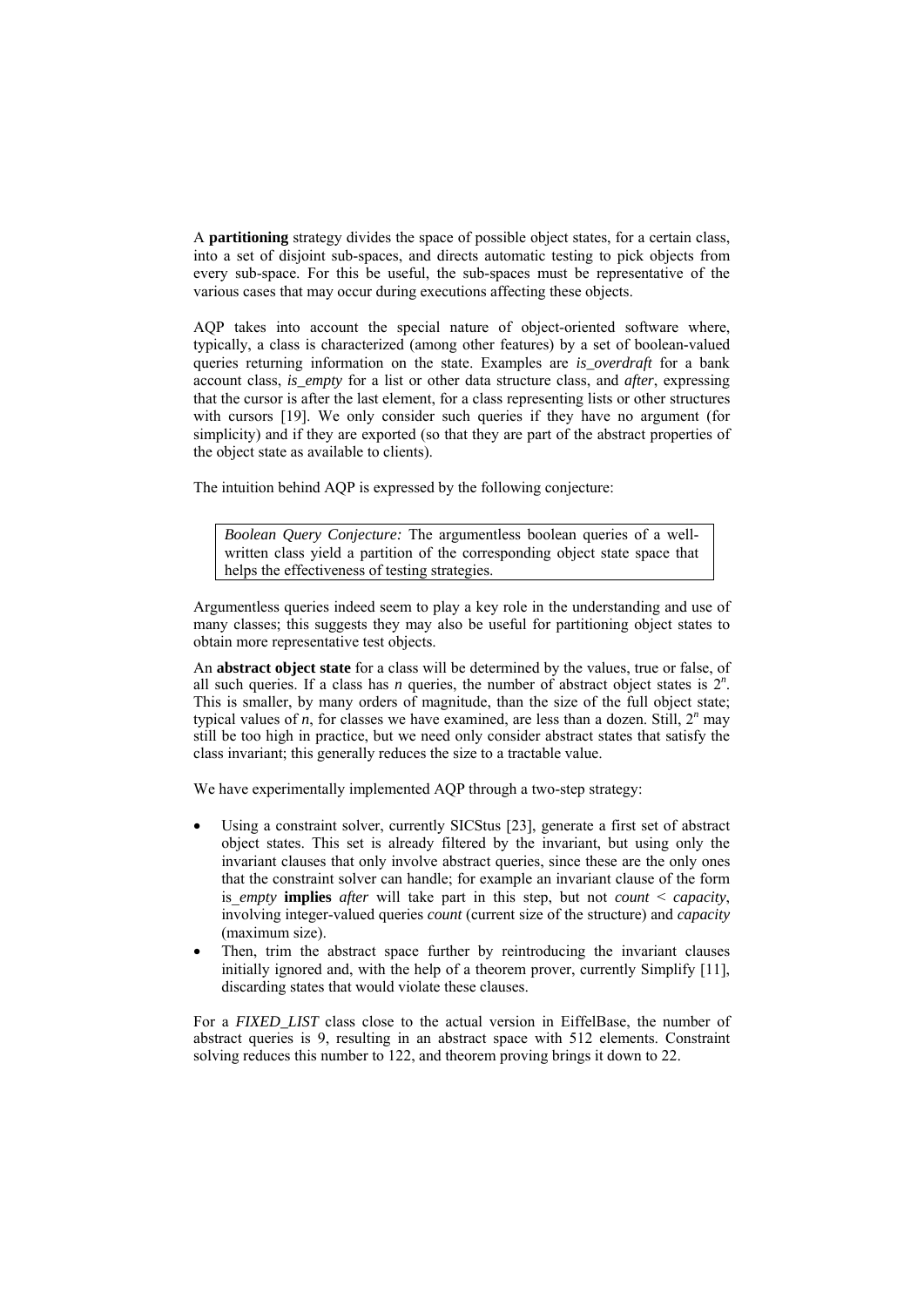This strategy suggests a new criterion for test coverage: **boolean query coverage**. A set of tests for a class satisfies this criterion if and only if their execution covers all the abstract object states that satisfy the class invariant. To achieve boolean query coverage, we have developed a *forward exploration* process which:

- Creates some objects through various creation procedures to generate an initial set of abstract object states.
- Executes exported routines in these states to produce more states.
- Repeats this step until it either finds no new abstract object states or reaches a predefined threshold (of number of calls, or of testing time).

Although AQP and this forward testing strategy are not yet part of the released version of AutoTest, our experiments make the approach look promising. Applying the ideas to a number of classes similar to classes of EiffelBase (but not yet identical due to current limitations of the AQP implementation regarding inheritance) yields an initial boolean query coverage of 80% or higher. Manual inspection of the results then enables us quickly to uncover missing properties in invariants and, after filling them in, to achieve 100% coverage. Running AutoTest with this improved strategy yields significant improvements on the examples examined so far, as shown by Table 2.

| <b>Tested Class</b> | Random Testing     |             | AutoTest extended with |             |
|---------------------|--------------------|-------------|------------------------|-------------|
|                     | (current AutoTest) |             | AQF                    |             |
|                     | Routine            | <b>Bugs</b> | Routine                | <b>Bugs</b> |
|                     | Coverage           | Found       | Coverage               | Found       |
| <b>LINKED LIST</b>  | 85% (79/93)        |             | 99% (92/93)            |             |
| <b>BINARY TREE</b>  | 88% (87/99)        |             | 100% (99/99)           | 11          |
| <b>ARRAYED SET</b>  | 84% (58/69)        |             | 100% (69/69)           | 6           |
| <b>FIXED LIST</b>   | 93% (81/87)        | 12          | 99% (86/87)            | 12          |

**Table 2. Comparison of boolean query coverage with random testing** 

We are continuing our experiments and hope to include the AQP strategy in the standard version of AutoTest.

## 8 **Previous work**

This section does not claim exhaustivity but simply cites some earlier work that we have found useful in developing our ideas.

Binder [[3\]](#page-15-0) emphasizes the importance of using contracts as test oracles. Peters and Parnas [\[24](#page-16-15)] use oracles derived from specifications, separate from the program.

The jmlunit tool [\[7](#page-16-16), [8\]](#page-16-17) pioneered some of the ideas used here, in particular the use of postcondition contracts as oracles, and made the observation that a test that directly causes a precondition violation does not signal a bug. In jmlunit as described in these references, test suites remain the user's responsibility.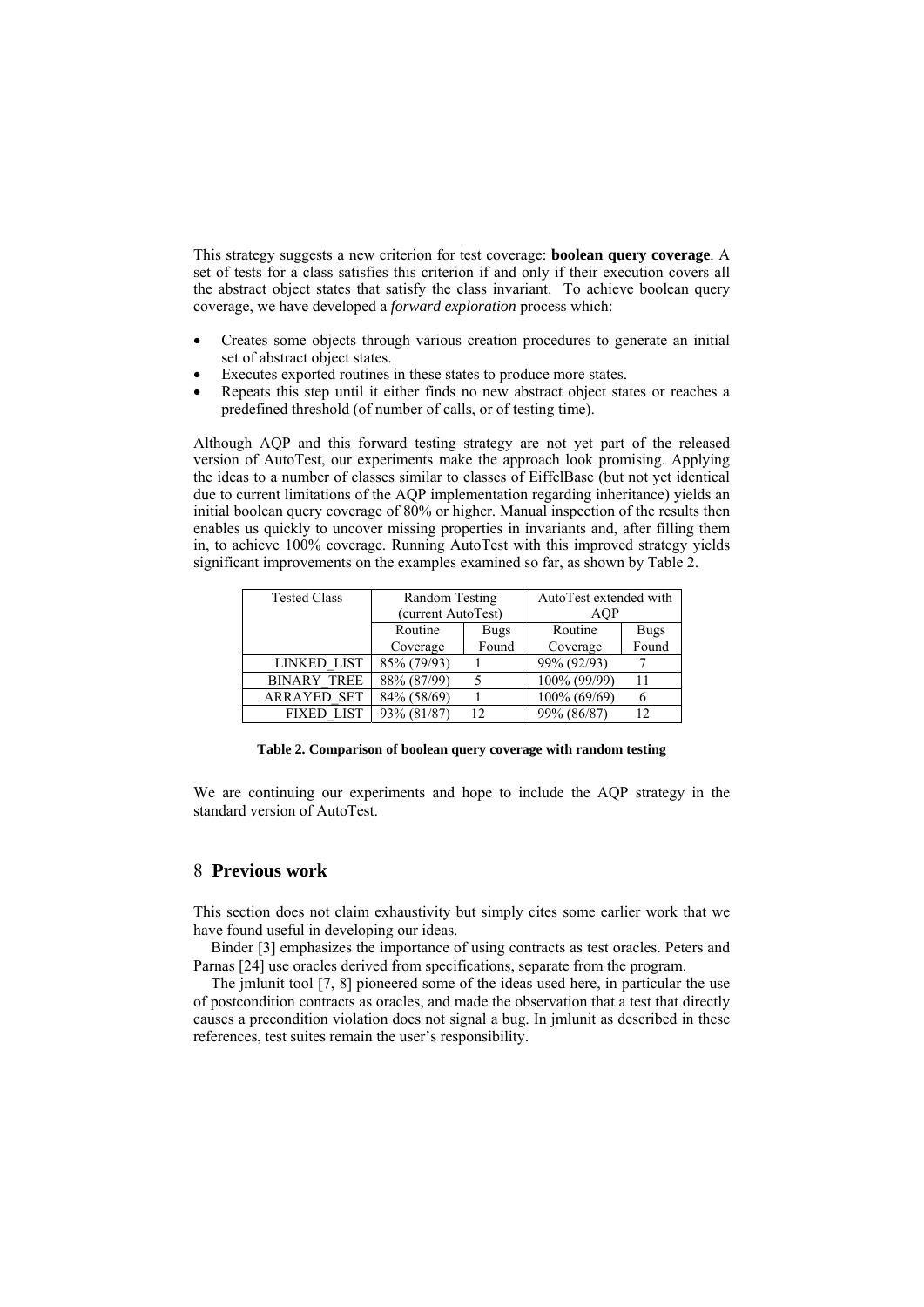The Korat system [[4\]](#page-15-2) is based on some of the same concepts as the present work; to generate objects it does not use constructors but fills object fields and discards the result if it does not satisfy the invariant. Using the actual constructors of the class seems a more effective strategy.

## 9 **Further development**

Work is proceeding to improve the effectiveness of AutoTest in the various directions cited earlier, in particular adaptive random testing and abstract query partitioning. We are also performing systematic empirical evaluations of the effectiveness of various strategies used by AutoTest or proposed for future extensions. In parallel, we are also exploring the integration of testing techniques with other approaches, in particular proofs.

A significant part of our current work is devoted to the usability of AutoTest for ordinary software development. While AutoTest is currently a separate tool, developers would benefit greatly if it were integrated into the standard IDE; such efforts have now been made possible by the open-sourcing of the EiffelStudio environment [\[12](#page-16-18)]. Such efforts are consistent with our goal of developing AutoTest not only as a research vehicle, but more importantly as an everyday resource for practicing developers determined to eradicate bugs from their software before they have had the opportunity to harm.

## **Acknowledgments**

The original idea for AutoTest came out of discussions with Xavier Rousselot. The first version (then called TestStudio) was started by Karine Arnout. Per Madsen provided useful suggestions on state partitioning. The development also benefited from discussions with numerous people, in particular Gary Leavens, Manuel Oriol, Peter Müller, Bernd Schoeller and Andreas Zeller.

Design by Contract is a trademark of Eiffel Software.

# **References**

- <span id="page-15-1"></span>1. AutoTest page at [se.ethz.ch/research/autotest/.](http://se.ethz.ch/research/autotest/)
- Eric Bezault et al.: Gobo library and tools, at [www.gobosoft.com.](http://www.gobosoft.com/)
- <span id="page-15-3"></span><span id="page-15-0"></span>3. Robert V. Binder: *Testing Object-Oriented Systems: Models, Patterns and Tools*, Addison-Wesley, 1999.
- <span id="page-15-2"></span>4. C. Boyapati, S. Khurshid and D. Marinov: *Korat: Automated Testing Based on Java Predicates*, in 2002 ACM SIGSOFT International Symposium on Software Testing and Analysis (ISSTA 2002), Rome, Italy, 2002.
- 5. Patrice Chalin: *Are Practitioners Writing Contracts?*, in Proceedings of the Workshop on Rigorous Engineering of Fault-Tolerant Systems (REFT 2005), Technical Report CS-TR-